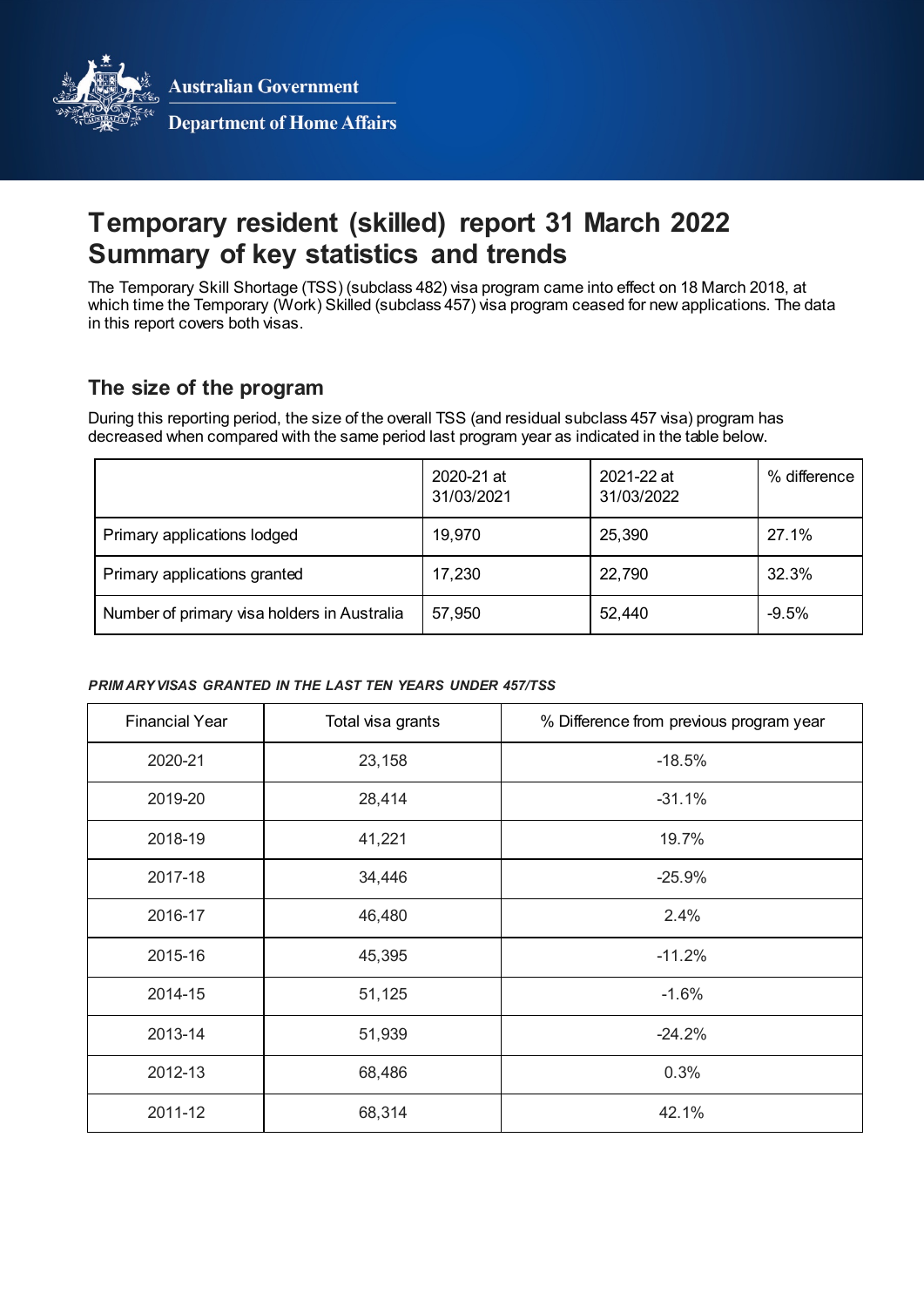# **The composition of the program**

The tables below outline the composition of the TSS (and residual subclass 457 visa) program for 2021-22 in terms of applications granted as at 31 March 2022.

#### *PRIM ARY VISAS GRANTED – TOP THREE AUSTRALIAN AND NEW ZEALAND STANDARD CLASSIFICATION OF OCCUPATIONS (ANZSCO) OCCUPATIONAL GROUPS*

| ANZSCO Group                      | 2020-21 at<br>31/03/2021 | 2021-22 at<br>31/03/2022 | % Difference from<br>last program year<br>as at 31/03/2022 | 2021-22<br>as % of total program |
|-----------------------------------|--------------------------|--------------------------|------------------------------------------------------------|----------------------------------|
| Professionals                     | 10,750                   | 14,680                   | 36.5%                                                      | 64.4%                            |
| Technicians and<br>Trades Workers | 3,400                    | 4,800                    | 41.3%                                                      | 21.1%                            |
| Managers                          | 2,490                    | 2,570                    | 3.3%                                                       | 11.3%                            |

### *PRIM ARY VISAS GRANTED – TOP THREE SPONSOR INDUSTRIES*

| Nominated Industry                        | 2020-21 at<br>31/03/2021 | 2021-22 at<br>31/03/2022 | % Difference from<br>last program year<br>as at 31/03/2022 | 2021-22<br>as % of total program |
|-------------------------------------------|--------------------------|--------------------------|------------------------------------------------------------|----------------------------------|
| Professional, Scientific<br>and Technical | 2,480                    | 4,640                    | 87.1%                                                      | 20.4%                            |
| Health Care and<br>Social Assistance      | 3,050                    | 3,440                    | 12.8%                                                      | 15.1%                            |
| <b>Other Services</b>                     | 1,310                    | 3,110                    | 137.4%                                                     | 13.6%                            |

#### *PRIM ARY VISAS GRANTED – TOP THREE OCCUPATIONS*

| Nominated<br>Occupation                   | 2020-21 at<br>31/03/2021 | 2021-22 at<br>31/03/2022 | % Difference from<br>last program year<br>as at 31/03/2022 | 2021-22<br>as % of total program |
|-------------------------------------------|--------------------------|--------------------------|------------------------------------------------------------|----------------------------------|
| 261313 Software<br>Engineer               | 1,130                    | 2,010                    | 78.2%                                                      | 8.8%                             |
| 351311 Chef                               | 550                      | 1,500                    | 172.2%                                                     | 6.6%                             |
| 253112 Resident<br><b>Medical Officer</b> | 1,120                    | 1,250                    | 11.7%                                                      | 5.5%                             |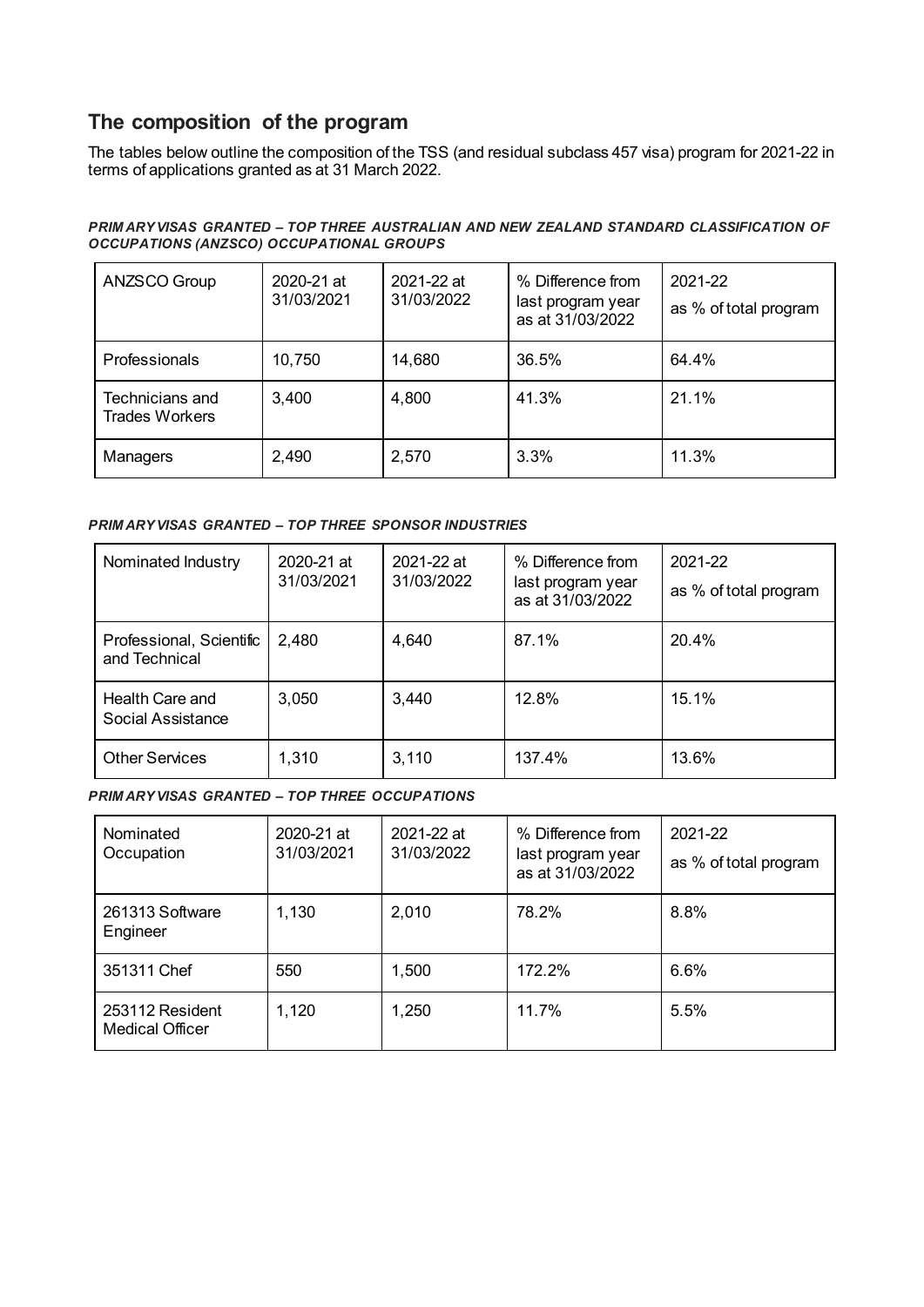#### *PRIM ARY VISAS GRANTED – AVERAGE SALARY BY TOP THREE SPONSOR INDUSTRIES*

| Nominated Industry                       | 2019-20 at<br>31/03/2020 | 2020-21 at<br>31/03/2021 | $2021 - 22$ at<br>31/03/2022 | % Difference from last<br>program year as at<br>31/03/2022 |
|------------------------------------------|--------------------------|--------------------------|------------------------------|------------------------------------------------------------|
| Finance and Insurance<br><b>Services</b> | \$156,700                | \$150,800                | \$144,800                    | $-4%$                                                      |
| Mining                                   | \$174,600                | \$191,400                | \$142,000                    | $-25.8%$                                                   |
| Wholesale Trade                          | \$143,400                | \$149,200                | \$140,000                    | $-6.2%$                                                    |

#### *PRIM ARY VISAS GRANTED – BY SKILL LEVEL*

| <b>Skill Level</b> | 2018-19 at<br>31/03/2019 | 2019-20 at<br>31/03/2020 | 2020-21 at<br>31/03/2021 | 2021-22 at<br>31/03/2022 | % Difference<br>from last<br>program year<br>as at<br>31/03/2022 | 2021-22<br>as % of total<br>program |
|--------------------|--------------------------|--------------------------|--------------------------|--------------------------|------------------------------------------------------------------|-------------------------------------|
| Skill Level 1      | 22,260                   | 19,930                   | 12,790                   | 16,750                   | 31.0%                                                            | 73.5%                               |
| Skill Level 2      | 3,950                    | 3,010                    | 2,010                    | 2,970                    | 47.5%                                                            | 13.0%                               |
| Skill Level 3      | 5,240                    | 3,900                    | 2,200                    | 2,670                    | 21.6%                                                            | 11.7%                               |
| Skill Level 4      | 130                      | 120                      | 90                       | 210                      | 125.3%                                                           | 0.9%                                |
| Skill Level 5      | 0                        | $\Omega$                 | 0                        | <b>NA</b>                | 33.3%                                                            | $0\%$                               |
| Not specified      | 510                      | 470                      | 130                      | 180                      | 37.6%                                                            | 0.8%                                |

#### *PRIM ARY VISAS GRANTED – TOP THREE LOCATIONS FOR NOM INATED POSITIONS*

| <b>Nominated Positions</b><br>Location | 2020-21 at<br>31/03/2021 | 2021-22 at<br>31/03/2022 | % Difference from<br>last program year<br>as at 31/03/2022 | 2021-22<br>as % of total program |
|----------------------------------------|--------------------------|--------------------------|------------------------------------------------------------|----------------------------------|
| New South Wales                        | 7,720                    | 9,920                    | 28.4%                                                      | 43.5%                            |
| Victoria                               | 3,920                    | 6,280                    | 60.4%                                                      | 27.6%                            |
| Queensland                             | 2,170                    | 2,700                    | 24.1%                                                      | 11.8%                            |